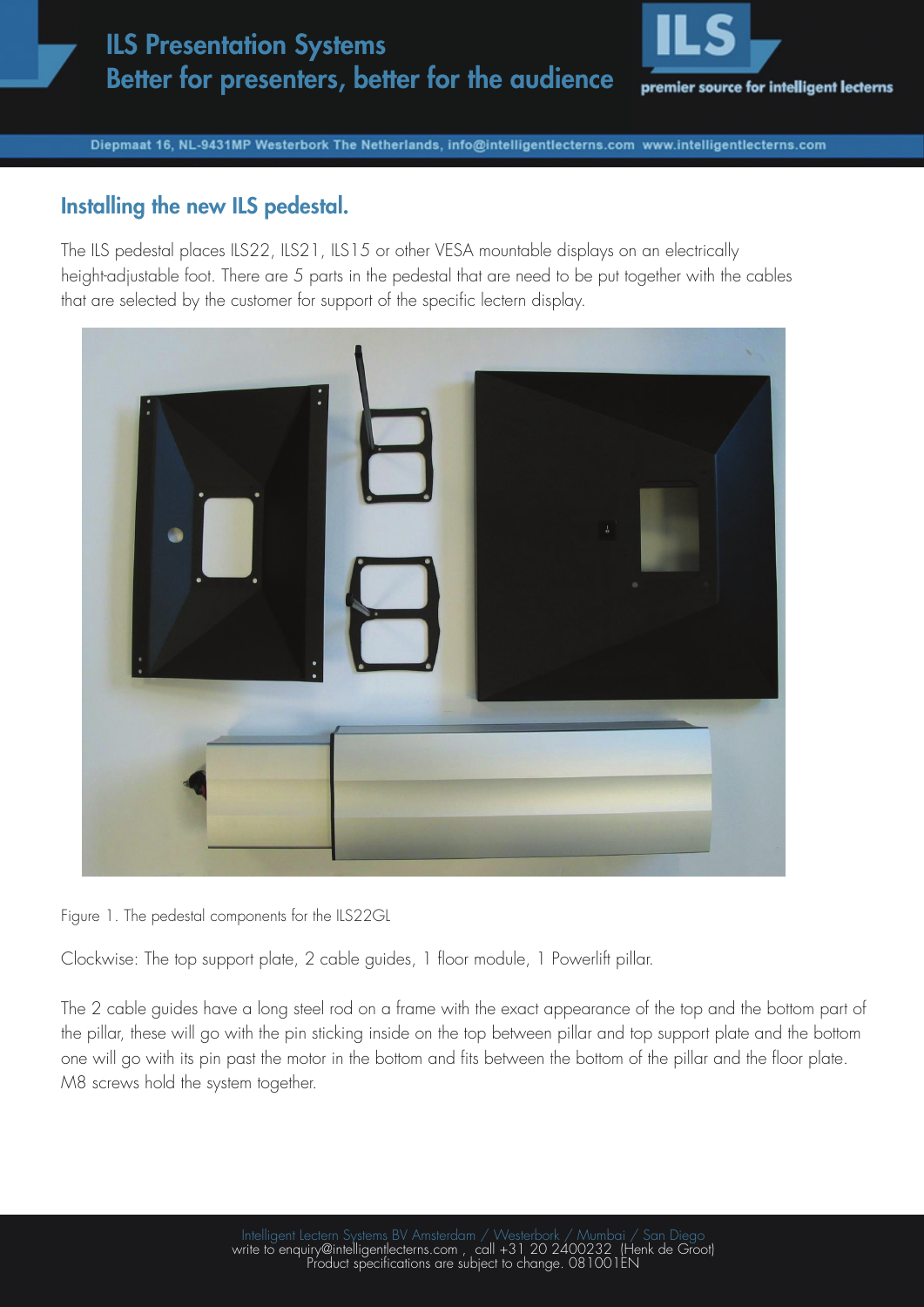To accommodate for the wide range of height adjustment, the cables are managed in an S-curve that is almost straight when the pillar is at top height, allowing for at least 30 cm of cable margin on the top to plug into the ILS22 I/O bay. See figure 2. The picture is for clarity, now first put all needed cables from the bottom end through the pillar so that they appear at the top



## Figure 2.

Now tie the cables together on the top rod of the cable managers, include a tie wrap through the eye, and insert this into the top of the pillar (while still in its low position). You may loosely put screws in to hold this in place. Once completed, temporarily apply power to the pillar. Short on the DIN socket (see figure 3) the pins 1 and 2 to make the pillar come out all the way, this will tell you how long the cables must be inside.



Then shorten 1 and 4, to make the pillar go to its lowest point.

Now that you know the length of the cables, tie the cables to the bottom cable manager and insert this inside the pillar. Now you can mount the pillar on the foot. And fasten the bolts tightly.